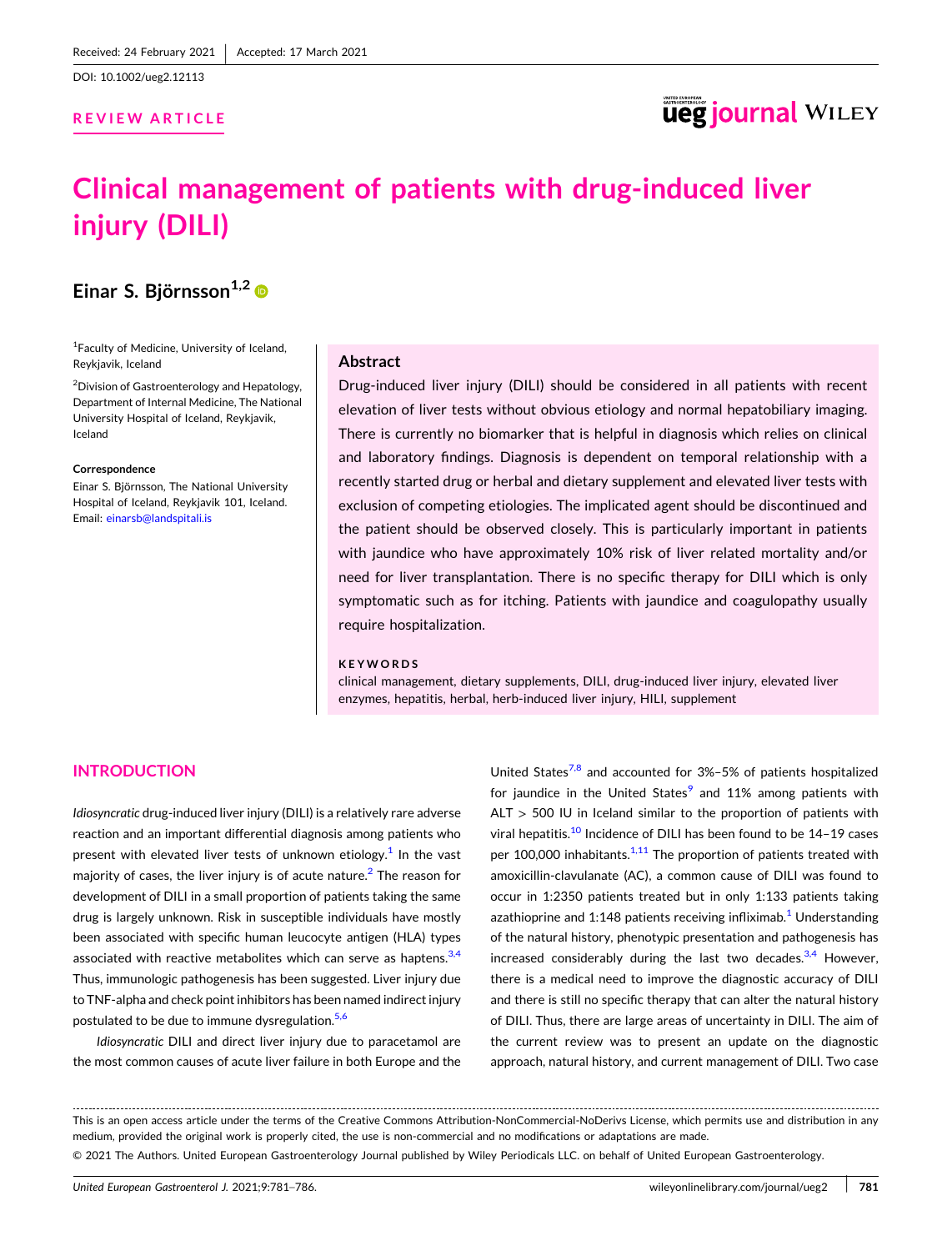reports are presented to illustrate the morbidity that can be associated with DILI and challenges in management.

Case Report 1 A sixty‐year‐old woman presented with nausea and jaundice with three times upper limit of normal (ULN) in ALP and ALT 5xULN, bilirubin peaked after 3 weeks at 208 (normal <25). Hepatobiliary imaging was normal. DILI due to AC and azithromycin was suspected. Viral serologies negative. The itching was very severe making it difficult to wear clothes, bathing, being touched. She was treated with cholestyramine for itching with a partial response. She recovered clinically and biochemically after approximately 3 months.

#### **HOW TO DIAGNOSE DILI?**

Major advances in the diagnosis in most liver diseases have taken place during the last 2–3 decades, such as in viral hepatitis with PCR technology, routine use of different autoantibodies, identification of hepatitis E, phosphatidylethanol (B‐Peth) for suspicion of alcoholic liver disease and gene mutations in patients with iron overload to name a few. Unfortunately, progress in the diagnosis of DILI has only been indirect by improving exclusion of other potential causes of elevated liver tests. Currently, there is no biological marker for DILI although novel biomarkers are tested in International multicenter studies. The most important in the diagnostic process is to include DILI among the differential diagnoses. The types and phenotypes and DILI have been a subject of a recent review showing a large variation in biochemical, immunological, functional, and even structural changes in the liver and the bilary system.<sup>3</sup>

The question is in which patients with elevated liver tests DILI should be expected? This relies heavily on the clinical and biochemical context. The vast majority of patients present acutely.  $3,5,9,10$ Chronic hepatitis has though been reported to occur after long term treatment of nitrofurantoin and minocycline. $12,13$ 

The diagnosis is sometimes obvious as is illustrated in case report 1. The patient presents with acutely with symptoms of liver disease such as itching and nausea and has recently been treated with a drug well recognized for leading to DILI such as AC but has also been treated with another drug azithromycin which also has well docu-mented potential causing liver injury.<sup>[14](#page-5-0)</sup> Other differential diagnoses quickly ruled out, DILI by clinical judgment seems obvious but it is impossible to state which drugs is responsible. Both drugs should be contraindicated in the future. However, if a patient is suspected of DILI and only one drug is known to cause DILI, other drugs should not be discontinued as illustrated in case report 2. Apart from viral hepatitis that needs to be ruled out in patients with acute hepatocellular liver injury, autoimmune hepatitis is the main differential diagnosis in a patient with a clear ALT predominance over ALP. If liver injury is accompanied by moderate and severe abdominal pain this argues against DILI and it should be remembered that

choledocholithiasis can lead to acute hepatocellular injury at the first presentation and MRCP is often needed to illustrate this.<sup>10</sup> When the patient presents subacutely, the diagnosis of DILI is more difficult as demonstrated in Case report 2.

Case Report 2 A 76‐year‐old woman referred for painless jaundice with normal hepatobiliary CT and MRCP. Her ALP was 444 (normal 105), ALT 197 (<45), bilirubin 62 (<25). Liver tests were normal 3 months earlier when she was put on aspirin 75 mg, clopidogrel 75 mg, and atorvastatin 40 mg. Atorvastatin was discontinued but other drugs continued. Liver tests normalized after a few weeks and she recovered clinically. Atorvastatin induced liver injury was considered a very likely cause of jaundice.

Case 2 illustrates the importance of the documentation of liver injury associated with different agents. Atorvastatin has been associated with more than 50 published cases with causality assessment according to categorization of drugs included in LiverTox [\(https://](https://www.ncbi.nlm.nih.gov/books/NBK547852/) [www.ncbi.nlm.nih.gov/books/NBK547852/](https://www.ncbi.nlm.nih.gov/books/NBK547852/)), therefore belonging to Category A, with drugs with established potential of causing liver injury.<sup>[15](#page-5-0)</sup> However, only 14 cases of clopidogrel induced liver injury have been published, although it has been in use for almost 25 years (marketed in the United States 1997). Atorvastatin has been mostly associated with cholestatic type of injury and in a study from Sweden the median duration of atorvastatin prior to diagnosis of liver injury was 4 months.<sup>[16](#page-5-0)</sup> Atorvastatin induced liver injury is rare, occurring in approximately one out of 3700 users according to one study. $5$  The latency and the biochemical signature can be helpful to judge which drug is the most likely culprit as some important drugs should not be discontinued, such as clopidogrel in patients with coronary stents to avoid stent occlusion.

Currently, the most important elements in the diagnostic process are latency of onset, results of dechallenge, exclusion of other causes and information about the previous hepatotoxicity of the drug. The most commonly used causality assessment method, Roussel Uclaf Causality Assessment Method  $(RUCAM)^{17}$  $(RUCAM)^{17}$  $(RUCAM)^{17}$  is rarely used in clinical practice but has been widely used in published papers on patients with DILI. $^{1,4,18-20}$  RUCAM is a good checklist for the most important elements that needs to be taken into consideration when confronted with a suspected DILI. However, RUCAM has until now not been updated since it was published in 1993 and it has probably not stood the test of time. $17$  RUCAM has recently been validated by the use of clinical and biochemical data from the Spanish<sup>[18](#page-5-0)</sup> and DILIN<sup>[21](#page-5-0)</sup> prospective registries. RUCAM has been updated with the aims to clarify operating instructions and increase reproducibility and a computerized version or RECAM (revised electronic (version) of causality assessment method) has been created. $^{22}$  The so-called Expert opinion method has been used by the DILIN investigators, who score the likelihood of DILI in patient suspected of that diagnosis. $21$  The problem is if the opinion of the "experts" differ and when a consensus is reached as has been pointed out, this carries the risk of overruling an insightful minority opinion.<sup>[20](#page-5-0)</sup> The most important things that need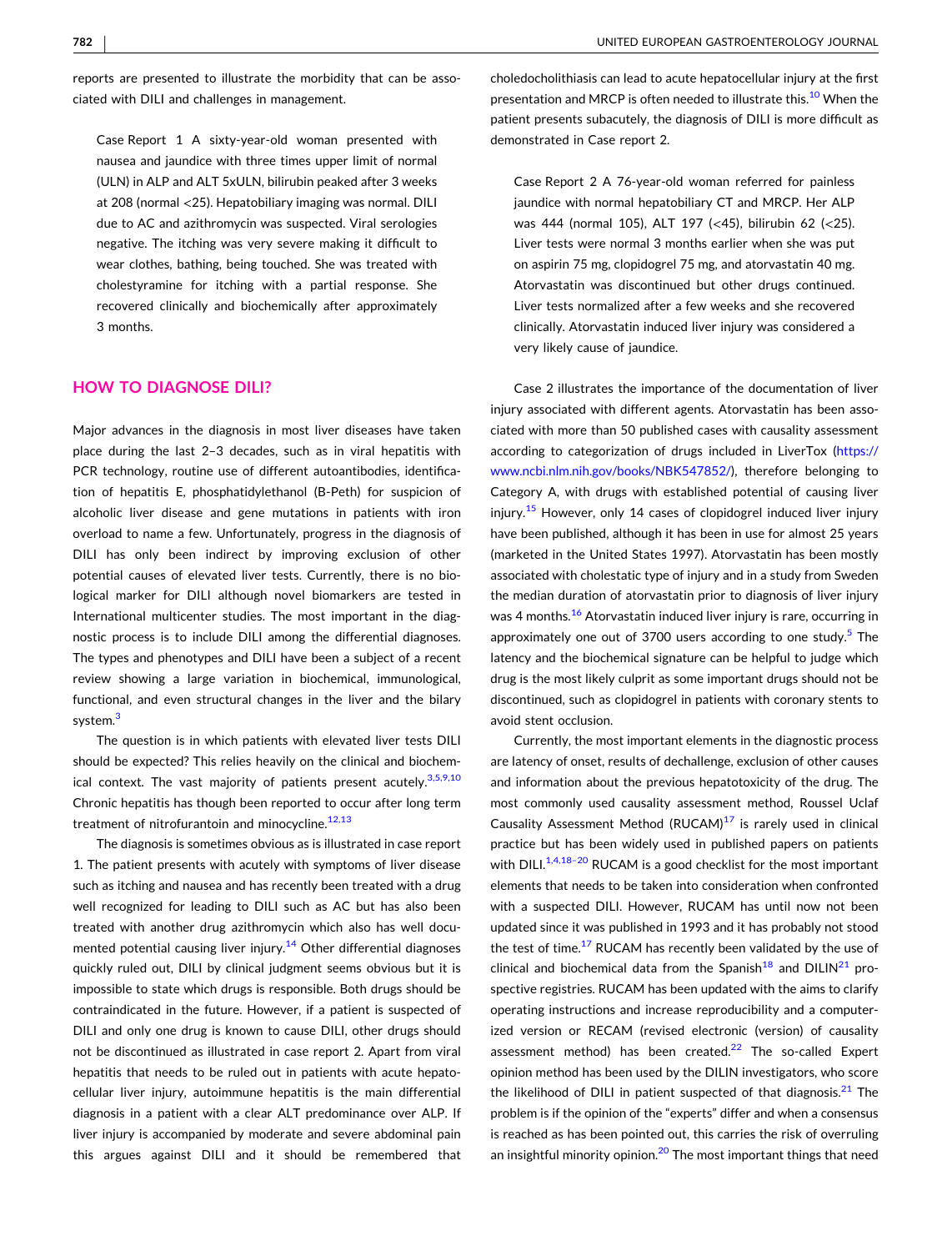to be taken into consideration in terms of the diagnosis of DILI is illustrated in Table 1.

In Table [2](#page-3-0), the most commonly implicated agents in three prospective studies are demonstrated.

## **NATURAL HISTORY, INCLUDING OUTCOMES OF DILI**

Once DILI is diagnosed on good clinical grounds and the implicated agent is discontinued, the vast majority of patients recover clinically and biochemically. This is true also for patients who present with drug‐induced jaundice but as could be expected their prognosis is worse than patients who do not have jaundice. The late Hyman Zimmerman found that drug‐induced jaundice was associated with 10% mortality, called the Hy's rule<sup>[2,3](#page-4-0)</sup> which has been validated.<sup>[18,19,21](#page-5-0)</sup>

If jaundice is accompanied by coagulopathy the condition is more severe as in other types of liver disease. The worst-case scenario, is the development of acute liver injury, worsening jaundice and coagulopathy, and then encephalopathy. $8$  In contrast with paracetamol induced liver failure that develops very acutely, the development of liver failure due to *idiosyncratic* DILI is mostly subacute, that is, develops slower and has a poor transplant free survival.<sup>[7,8](#page-4-0)</sup> In a study from the United States, Reuben et al. reported that among patients with acute liver failure due to DILI, transplant free survival was only 23% and 40% underwent a liver transplant. Remarkably similar results were reported from Sweden.<sup>[7](#page-4-0)</sup>

From large cohorts of DILI patients mortality of 5%–10% has been reported mostly from acute liver failure in those who presented with jaundice and coagulopathy. $18-20$  In a recent update of more than 800 patients recruited in the Spanish hepatotoxicity registry, liver related mortality was more frequent in hepatocellular damage, aged

**TABLE 1** Diagnostic algorithm that can be useful in the diagnostic evaluation and management of DILI



Abbreviation: DILI, drug‐induced liver injury.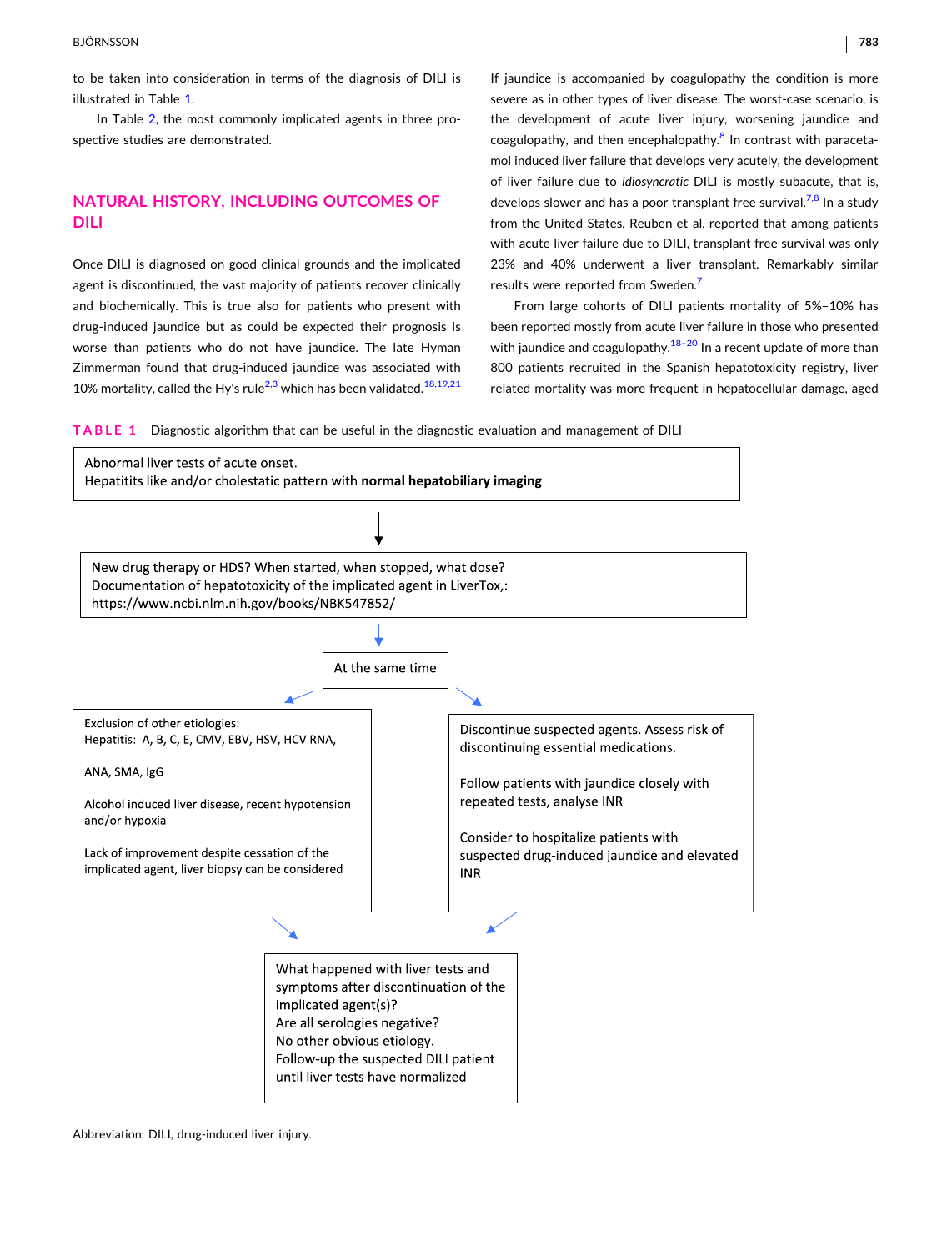<span id="page-3-0"></span>

|  |  |  |  | <code>TABLE 2 –</code> The most common implicated agents causing DILI in three prospective studies on DILI $\,$ |  |  |
|--|--|--|--|-----------------------------------------------------------------------------------------------------------------|--|--|
|--|--|--|--|-----------------------------------------------------------------------------------------------------------------|--|--|

| Spanish registry ( $n = 843$ ), Reference 24 | DILIN ( $n = 899$ ), Reference 21 | Icelandic study ( $n = 96$ ), Reference 1 |
|----------------------------------------------|-----------------------------------|-------------------------------------------|
| Amoxicillin-clavulanate (22%)                | Amoxicillin-clavulanate (10%)     | Amoxicillin-clavulanate (22%)             |
| Anti-tuberculosis (4.5%)                     | Isoniazid (5.3%)                  | Diclofenac (6.3%)                         |
| Ibuprofen (3%)                               | Nitrofurantoin (4.7%)             | Nitrofurantoin (4%)                       |
| Flutamide (2.6%)                             | Sulfam-trimeth (3.4%)             | Azathioprine (4%)                         |
| Atorvastatin (1.9%)                          | Minocycline (3.1%)                | Infliximab (4%)                           |
| Diclofenac (1.8%)                            | Cefazolin (2.2%)                  | Isotretinoin (3%)                         |
| Ticopidine (1.4%)                            | Azithromycin (2%)                 | Atorvastatin (2%)                         |
| Azathioprine (1.3%)                          | Ciprofloxacin (1.8%)              | Doxycyline (2%)                           |
| Fluvastatin (1.3%)                           | Levofloxacin (1.4%)               | Imatinib $(1%)$                           |
| Simvastatin (1.3%)                           | Diclofenac (1.3%)                 | Isoniazid (1%)                            |
| HDS (3.4%)                                   | HDS (16.1%)                       | HDS (16%)                                 |

Abbreviations: DILI, drug‐induced liver injury; HDS, herbal and dietary supplements; Sulfam‐trimeth, sulfamethoxazole‐trimethoprim.

 $>$ 65 years and in patients with underlying liver disease.<sup>[23](#page-5-0)</sup> Most data on prognosis from the DILI registries are from within 6 months. $18,19,21$  Hayashi et al. reviewed all fatalities that occurred within 2 years of the DILI. $^{24}$  $^{24}$  $^{24}$  Among 1089 DILIN patients, 7.6% of fatalities were due to liver injury, partially or primarily within 2 years of follow-up and 9.5% died among those with jaundice. $24$  Overall 68/ 86 (82%) died or underwent liver transplantation as a direct consequence of liver injury, majority 59/68 (87%) within 6 months whereas the remaining 13% developed a more chronic injury and died of liver failure within the 2 years observation period. $24$  DILI was associated with a late mortality, directly and/or indirectly in approximately 1% of the total cohort. $^{24}$  This is in line with long-term follow-up of patients who presented with drug‐induced jaundice in Sweden, where 1.5% developed chronic DILI. $^{25}$  Thus, chronic liver injury can occur and can in rare instances be associated with liver related morbidity and mortality.<sup>[24,25](#page-5-0)</sup>

## **CURRENT MANAGEMENT**

The most important step in management is to discontinue the implicated agent to decrease risk of further liver damage. Patients with DILI and comitant jaundice should be followed closely with repeated measurements of liver tests and those with significant coagulopathy (INR  $> 1.5$ ) often need hospitalization.

There is limited data to suggest that the natural course of DILI can be changed by available therapeutic agents. However, N‐Acetylcysteine (NAC) should be used in acute liver failure due to *idiosyncratic* DILI, particularly in early stages. This is based on a NAC‐ trial in patients with non‐paracetamol induced acute liver failure that induced by DILI in a large proportion of patients. $26$  Transplant free survival was found to be 52% of those randomized to NAC versus only 27% for those who were on placebo. Given the lack of other therapies and the safety of NAC it is reasonable to treat drug‐

induced ALF with significant coagulopathy (INR  $> 1.5$ ) with NAC before they develop overt hepatic encephalopathy. Patients who present with autoimmune features who have been on drugs with well documented autoimmune like biochemical picture, that is, with hepatocellular pattern, positive autoantibodies and/or elevated IgG and do not recover clinically and biochemically after withdrawal of the offending drug, should be treated with corticosteroids as patients with genuine autoimmune hepatitis  $(AIH)$ .<sup>5,13,27</sup> Long standing increase in ALT after four infusions of Infliximab in 40 year old woman is demonstrated in Figure [1,](#page-4-0) prompt response to corticosteroids and liver histology prior to steroid therapy.

Drugs that typically induce AIH‐like picture are nitrofurantoin, minocycline, methyl‐dopa, hydralazine, and infliximab. Patients show prompt resolution of liver tests within days of corticosteroid therapy as shown in Figure  $1.5 \times 12.13$  $1.5 \times 12.13$  Similarly, patients with check point inhibitors, can develop liver injury requiring corticosteroids. $27$ 

A meta‐analysis of randomized clinical trials for prevention and treatment of idiosyncratic DILI has recently been published. $^{28}$  $^{28}$  $^{28}$ Overall, 22 RCTs were included: 12 on prevention and 10 in management. Silymarin (8 studies), bicyclol (*n* = 4), isoglycyrrhizinate (*n* = 3), N‐acetylcysteine (*n* = 3), traditional Chinese medicines (*n* = 2), tiopronin and L‐carnitine were used in the treatment arm, but the control arm received placebo or standard medical care. A large heterogeneity was observed in terms of inclusion criteria and methodologic quality. The interventional studies performed demonstrated limited efficacy of specific interventions. It was concluded that International research collaboration is needed to design a trial in DILI with proper therapeutic endpoints. However, it is not clear which therapeutic intervention should be tried but there is a medical need to try to improve the prognosis of patients with DILI. DILI patients often develop severe morbidity, with jaundice, severe lethargy and itching for weeks or months and at the current time, symptomatic treatment and cholestyramine for itching are the only options to help these patients.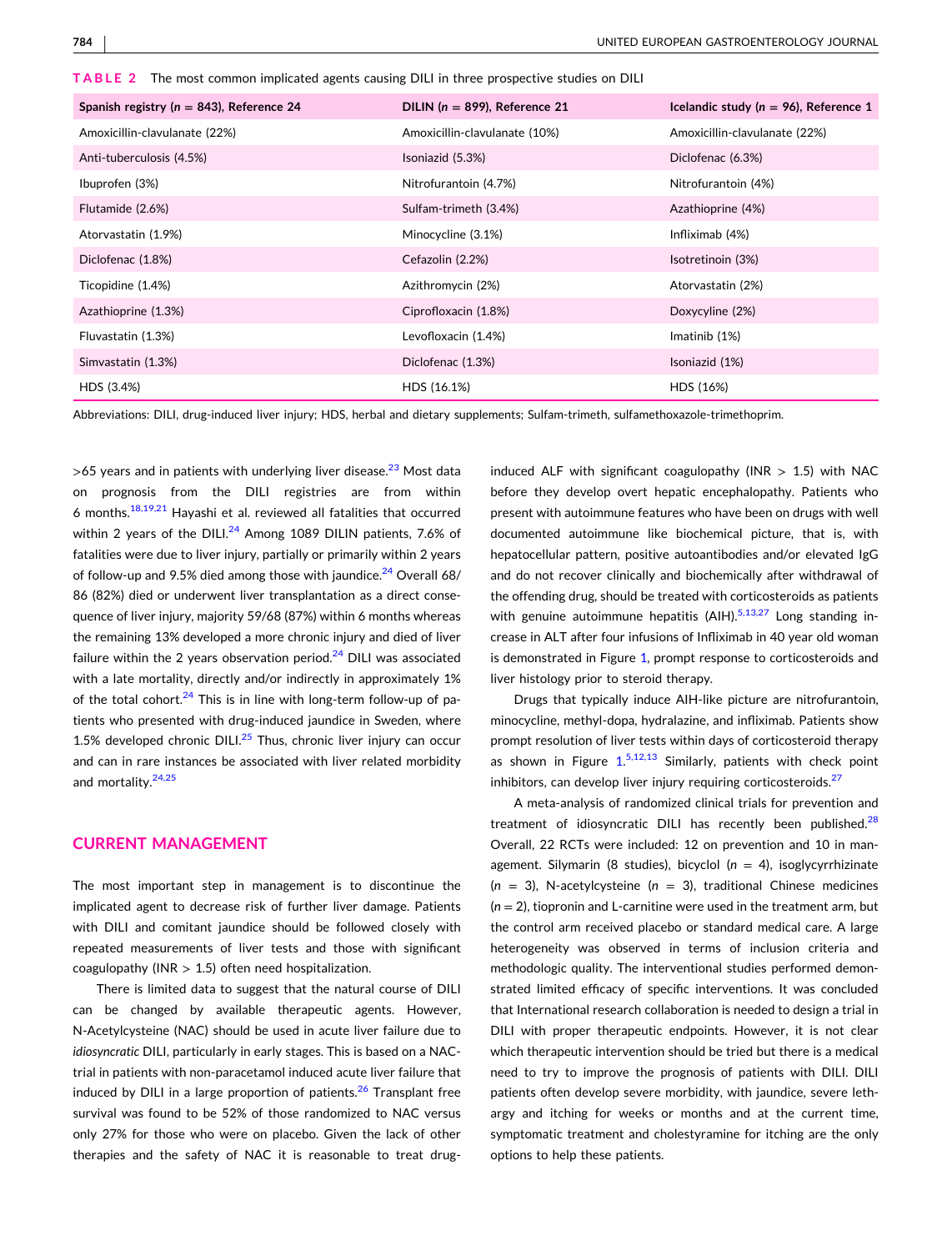<span id="page-4-0"></span>

**FIGURE 1** Rapid increase in ALT observed in 40‐year‐old woman after four infusions of infliximab and rapid decrease in ALT, approximately 2 months after liver injury was first detected. On the right liver histology from this patient is shown, with dense inflammatory infiltration of lymphocytes and plasma cells as well as ballooning and apoptotic hepatocytes

## **AREAS OF UNCERTINTY AND FUTURE PROSPECTS**

The diagnosis of DILI has been called the acchiles heel of the study of DILI. Although computerized version or RECAM is under way and will be available in the public domain soon, there is still a lack of biological marker that can be helpful to distinguish DILI from other liver diseases. International research projects are ongoing to validate novel biomarkers for diagnosis and also biomarkers that can be valuable to predict prognosis. Other problematic clinical aspect in DILI is the lack of specific intervention that can affect the natural history of the liver injury and randomized controlled trials are needed to establish efficacy on clinical outcomes. Given the increase in immunomodulatory treatment of cancer with accompanying indirect DILI, controlled trials are needed to compare different doses of corticosteroids as the ultra‐high doses recommended by the oncological societies are not without side effects.

## **CONCLUSIONS**

In recent years, the understanding of DILI has increased considerably. However, further research is needed to improve the diagnostic strategies. At the current time the most important first step in the diagnostic process is to suspect the diagnosis, follow the patient closely, concomitantly exclude competing etiologies, recognize typical signatures of the most common agents leading to DILI and to find out how well documented hepatotoxicity of the implicated agent is. This will enable us to assess a patient with suspected DILI and help us make up our mind about how likely it is that the patient suffers from DILI.

#### **CONFLICT OF INTEREST**

The authors have no conflicts of interest to declare

#### **DATA AVAILABILITY STATEMENT**

Data is available on request.

### **ORCID**

*Einar S. Björnsson* <https://orcid.org/0000-0002-8392-0632>

#### **REFERENCES**

- 1. Bjornsson ES, Bergmann OM, Bjornsson HK, Kvaran RB, Olafsson S. Incidence, presentation and outcomes in patients with drug‐induced liver injury in the general population of Iceland. Gastroenterology. 2013;144:1419–25.
- 2. Aithal GP, Watkins PB, Andrade RJ, Larrey D, Molokhia M, Takikawa H, et al. Case definition and phenotype standardization in drug‐ induced liver injury. Clin Pharmacol Ther. 2011;89:806–15.
- 3. Hoofnagle JH, Bjornsson ES. Drug induced liver injury: types and phenotypes. New Eng J Med. 2019;381:264–73.
- 4. Andrade RJ, Björnsson ES, Kaplowitz N, Kaplowitz N, Kullak‐Ublick GA, Larrey D, et al. EASL Clinical Practice Guidelines: drug‐induced liver injury. J Hepatol. 2019;70:1222–61.
- 5. Björnsson E, Bergmann O, Jonasson JG, Grondal G, Gudbjornsson B, Olafsson S. Drug‐induced autoimmune hepatitis: response to corticosteroids and lack of relapse after cessation of steroids. Clin Gastroenterol Hepatol. 2017;15:1635–6.
- 6. Regev A, Avigan MI, Kiazand A, Vierling JM, Lewis JH, Omokaro SO, et al. Best practices for detection, assessment and management of suspected immune‐mediated liver injury caused by immune checkpoint inhibitors during drug development. J Autoimmun. 2020;114:102514. [https://doi.org/10.1016/j.jaut.2020.](https://doi.org/10.1016/j.jaut.2020.102514) [102514](https://doi.org/10.1016/j.jaut.2020.102514)
- 7. Wei G, Bergquist A, Broomé U, Lindgren S, Wallerstedt S, Almer S, et al. Acute liver failure in Sweden: etiology and outcome. J Intern Med. 2007;262:393–401.
- 8. Reuben A, Koch DG, Lee WM. Drug- induced acute liver failure: results of a U.S. multicenter, prospective study. Hepatology. 2010;52:2065–76.
- 9. Vuppalanchi R, Liangpunsakul S, Chalasani N. Etiology of newonset jaun‐dice: how often is it caused by idiosyncratic drug‐ induced liver injury in the United States? Am J Gastroenterol. 2007;102:558–62.
- 10. Bjornsson HK, Bergmann OM, Olafsson S, Bjornsson ES. A prospective study on the causes of notably raised alanine aminotransferase. Scand J Gastroenterol. 2016;51:594–600.
- 11. Sgro C, Clinard F, Ouazir K, Chanay H, Allard C, Guilleminet C, et al. Incidence of drug‐induced hepatic injuries: a French population‐ based study. Hepatology. 2002;36:451–5.